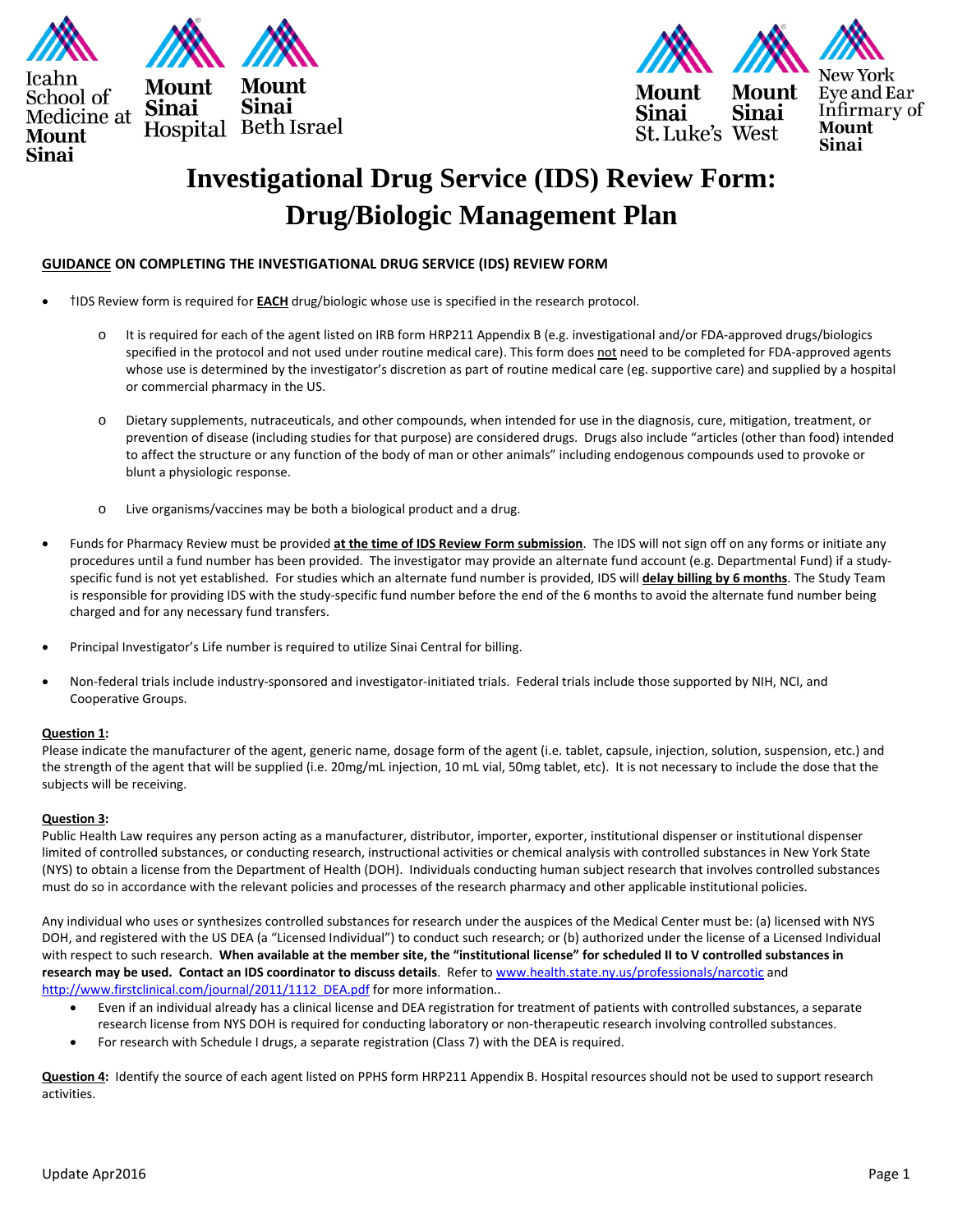**Question 6:** IDS provides support for drug shipments to other participating sites in a multi-center clinical trial. Contact an IDS coordinator to discuss further details.

#### **Question 7:**

The Joint Commission requires that when a hospital operates a pharmacy, the pharmacy must control the storage, dispensing, labeling and distribution of investigational medications. Research taking place in hospital areas **MUST** use the Investigational Drug Service (IDS) to control the agent.

- Hospital Areas: Inpatient, Clinical Research Unit, Hospital-based Clinics  $\rightarrow$  MUST USE IDS
- Non-Hospital Areas: Faculty Practice, Icahn School of Medicine at Mount Sinai, Private Offices  $\rightarrow$  If you choose not to utilize the IDS, please provide a description of the plan to store, handle, and control the distribution of the agent to ensure that the agent will be dispensed by authorized investigators and the agent will only be used in subjects who have agreed to take part in the research. Refer to Question #10.

### **Questions 8, 9, 10:**

IDS requires proper documentation on how each agent will be controlled and stored. If IDS is storing the agent, question 10 does not need to be completed as IDS will maintain all required documentation. The IRB requires the IDS to review the plan for the control and storage of all agents to ensure patient safety and drug integrity.

Storage of Investigational Agents:

- All investigational agents should be stored according to the conditions described on labels or within investigator brochures.
- When specified on the label, controls for humidity, light, etc. should be in place.
- If no storage requirements are established, the investigational agent may be held at "controlled" room temperature, as defined in an official compendium, to help ensure its integrity, strength, quality, and purity are not adversely affected.
- Used investigational agents must be stored separately from unused investigational agents and accurate records maintained.
- USP-defined temperature storage conditions are as follows:

| <b>Storage conditions</b>                             | <b>Celsius</b>               | <b>Fahrenheit</b>           |
|-------------------------------------------------------|------------------------------|-----------------------------|
| Controlled room temperature<br>(Excursions permitted) | 20 to 25 °C<br>(15 to 30 °C) | 68 to 77 °F<br>(59 to 86°F) |
| Cool Storage                                          | 8 to 15 °C                   | 46 to 59 °F                 |
| Refrigerator Storage                                  | 2 to 8 $^{\circ}$ C          | 36 to 46 °F                 |
| Freezer storage                                       | $-25$ to $-10$ °C            | -13 to $14^{\circ}$ F       |

#### **Question 10:**

Acceptable plans to control the distribution of the investigational agents:

- Investigator may not dispense the investigational agent to any person not authorized under the protocol to receive it.
- Drug, agent, biologic may only be used in subjects under the investigator's personal supervision or under the supervision of a physician who is directly responsible to the investigator.
- Investigator is required to maintain adequate records for the receipt, storage, and disposition of the drug, including dates, quantity, and use by subjects.
- Investigational agents must be stored in a secure area with access restricted to authorized personnel only. Additionally, all associated records must also be locked and/or stored in a restricted area.

#### **IDS Fee Schedule:**

The fees to utilize the IDS are itemized below. Utilize these fees in your budget negotiations with sponsors and when allocating funds based upon grants awarded to investigators and the institution.

|                            | <b>Non-Federal Sponsors</b> | Federal Sponsor for Mount Sinai Hospital only** |
|----------------------------|-----------------------------|-------------------------------------------------|
| <b>Initiation Fee</b>      | $$750$ Review* +            | \$750 Review* +                                 |
|                            | \$750 Initiation            | \$750 Initiation                                |
|                            | <b>Dispensation</b>         | <b>Dispensation</b>                             |
| <b>Simple</b>              | \$50/dispensation           | \$50/dispensation                               |
| <b>Moderate</b>            | \$80/dispensation           | \$80/dispensation                               |
| <b>Complex</b>             | \$150/dispensation          | \$150/dispensation                              |
| <b>Special Compounding</b> | \$90/hour                   | \$90/hour                                       |